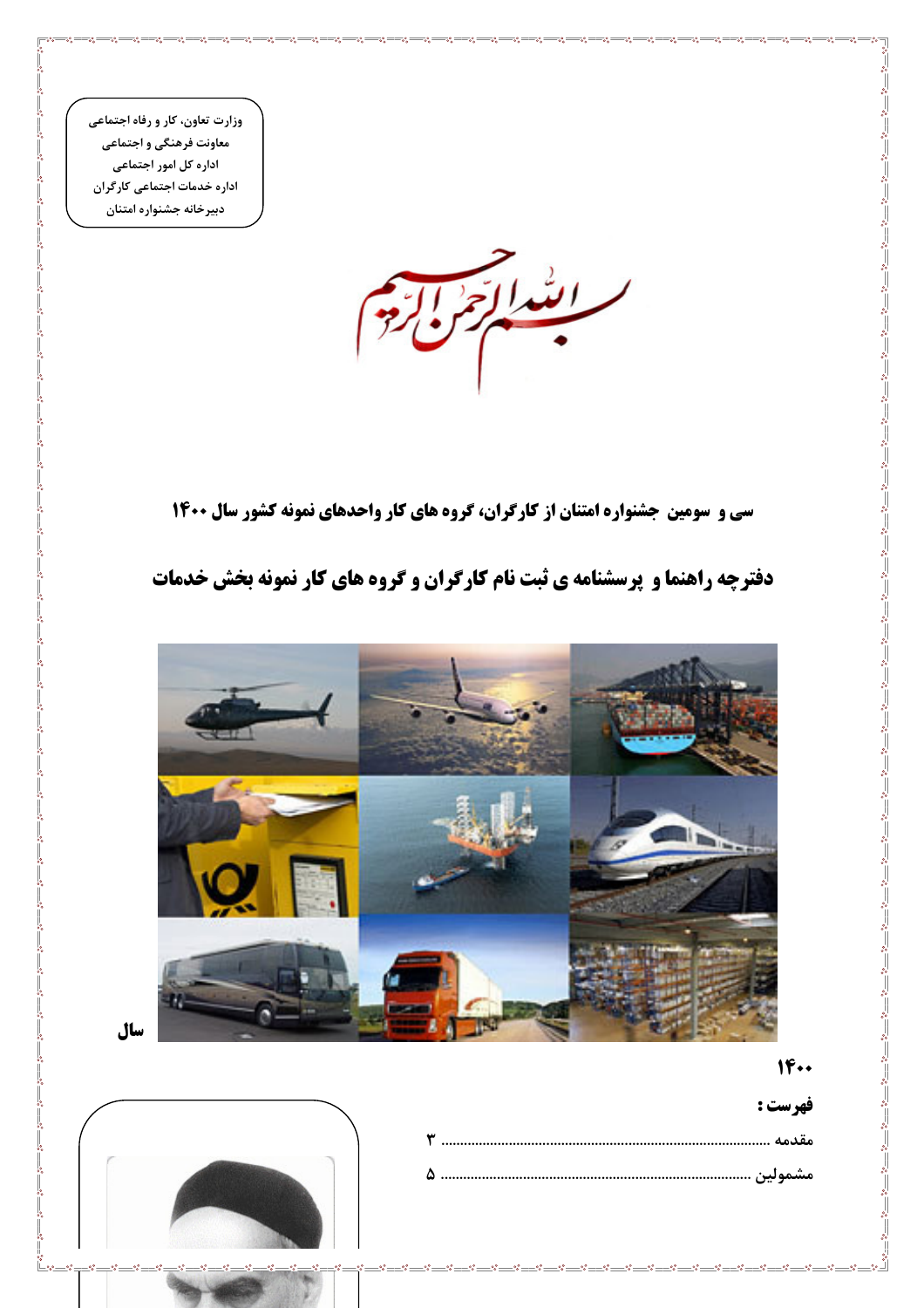### \* کارگر نمونه \* گروه کار نمونه \* اختراع (invention) \* خلاقيت و نوآوري ۽ بهره وري \* بومی سازی دانش و خدمات \* صاد, ات \* صرفه جويي مالي \* ميزان اشتغال ايجاد شده \* ایمنی \*ویژگی ها و مهارت فردی \* وضعيت ايثاركري \* شاخص های ستاره دار فرم مشخصات گروه کار نمونه سیسیسیسیسیسیسیسیسیسیسی ۱۲

#### مقدمه

تلاش خستگی ناپذیر برای بهبود سطح زندگی و دست یابی به رفاه بیشتر، یکی از جلوه های بارز حیات آدمی است. این تلاش ها، طی سده های گذشته، عمدتاً شکل فردی یا گروهی داشته و به دلیل برخوردار نبودن از قاعده مندی های عمومی که در قالب نهادهای اجتماعی و سیاسی، سازمان می یابد، از بازده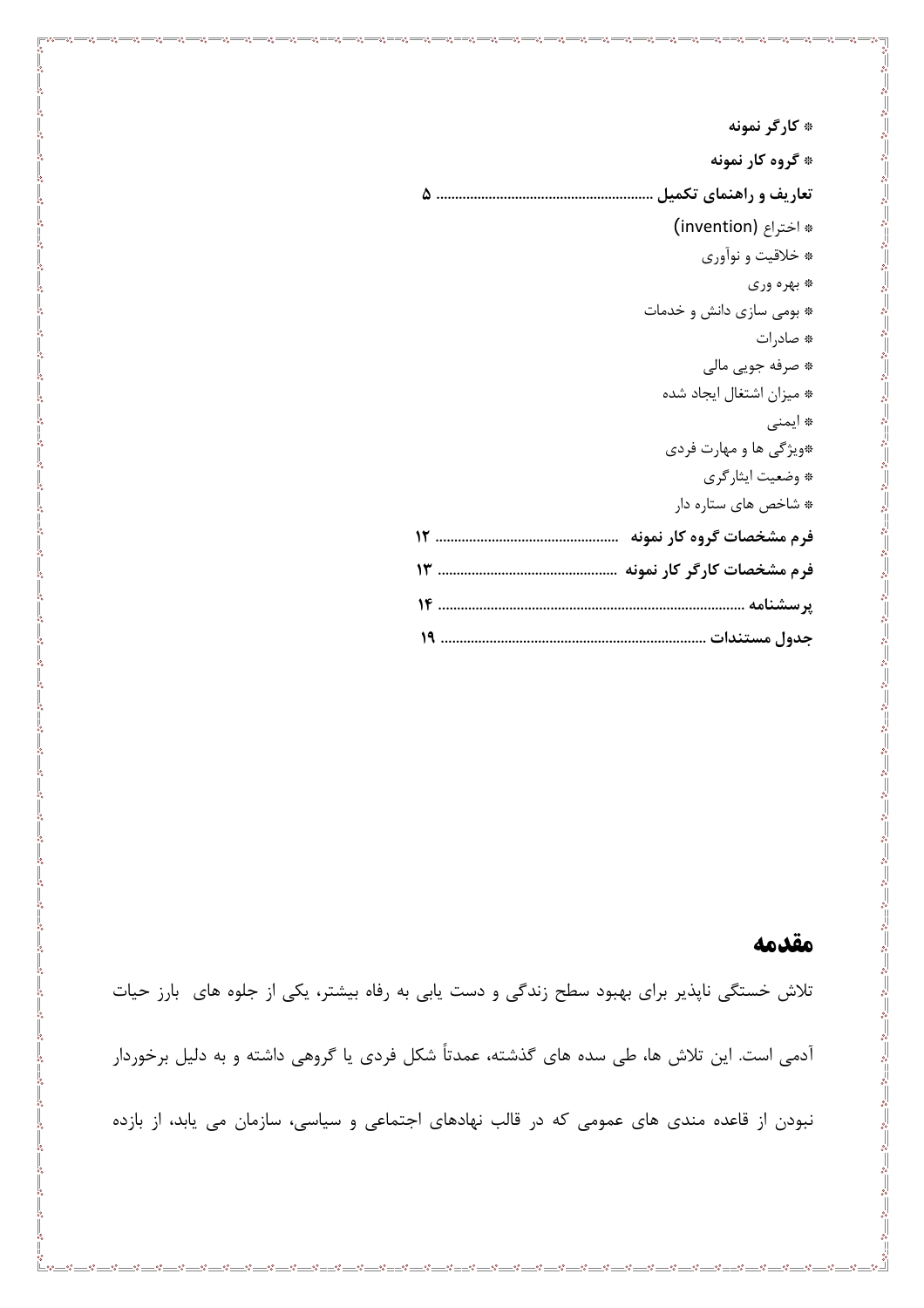مطلوبی برخوردار نبوده است. به همین دلیل و بر اساس برخی برآوردها، طی هزاران سال تا پیش از ورود به قرن نوزدهم، درآمد سرانهٔ بشر تغییر چشمگیری نداشته است. ورود به عصر خردگرایی یا روشنگری، نه فقط منجر به بروز انقلاب صنعتی و رونق تکنولوژیک و شکوفایی علمی و فنی گردید، بلکه از آن مهم تر، موجب شکل گیری و استحکام مبانی نهادها در عرصه های سیاسی، اجتماعی، اقتصادی شد. در سایهٔ چنین محیطی و در نتیجه هم افزایی با تلاش های فردی، دورانی کاملاً متفاوت از گذشتهٔ بشر شکل گرفت و امکان دستیابی به رفاه و افزایش میزان توزیع درآمد مبتنی بر عوامل تولید فراهم گردید. ایرانیان از دیرباز از جمله جوامع انسانی بوده اند که با بهره گیری از خرد انسانی خویش در تکاپو برای بروز

خلاقیت، خلق ابداعات و اختراعات، توسعه و گسترش دانش و به خدمت گرفتن آن برای بهبود و رونق زندگی و اداره امور جامعهٔ خویش آفرینش های علمی، هنری و فرهنگی را زینت بخش جامعه خود و جامعهٔ انسانی کرده اند. شاید مبالغه نباشد اگر بگوئیم غفلت دقیقه ای در جامعه ای که پیچیدگی، تنوع و سرعت سه ویژگی بارز آن است؛ از تلاش برای نوآوری و دستیابی به اکتشافات و اختراعات به همان میزان، عقب ماندگی و در نتیجه تهدید را متوجه حیات آن جامعه می کند. علاوه بر این رسالت مشخّص و معیّن که به منزله روح معنویت حیات انسانی است و به جامعه پویایی، جسارت، نوآوری و خلاقیت آرمانی انسانی – اسلامی می بخشد. همچنین در بعد داخلی و ملّی نیز با توجه به اسناد و برنامه های کلان کشور (سند چشم انداز ۲۰ ساله افق ایران اسلامی در سال ۱۴۰۴ ) ملت ایران بایستی به لحاظ علمی و تولید علم و فن آوری مقام اوّل منطقه را احراز نماید. لذا ضرورت تلاش به سمت رویکرد نوین در عرصه های نو آوری،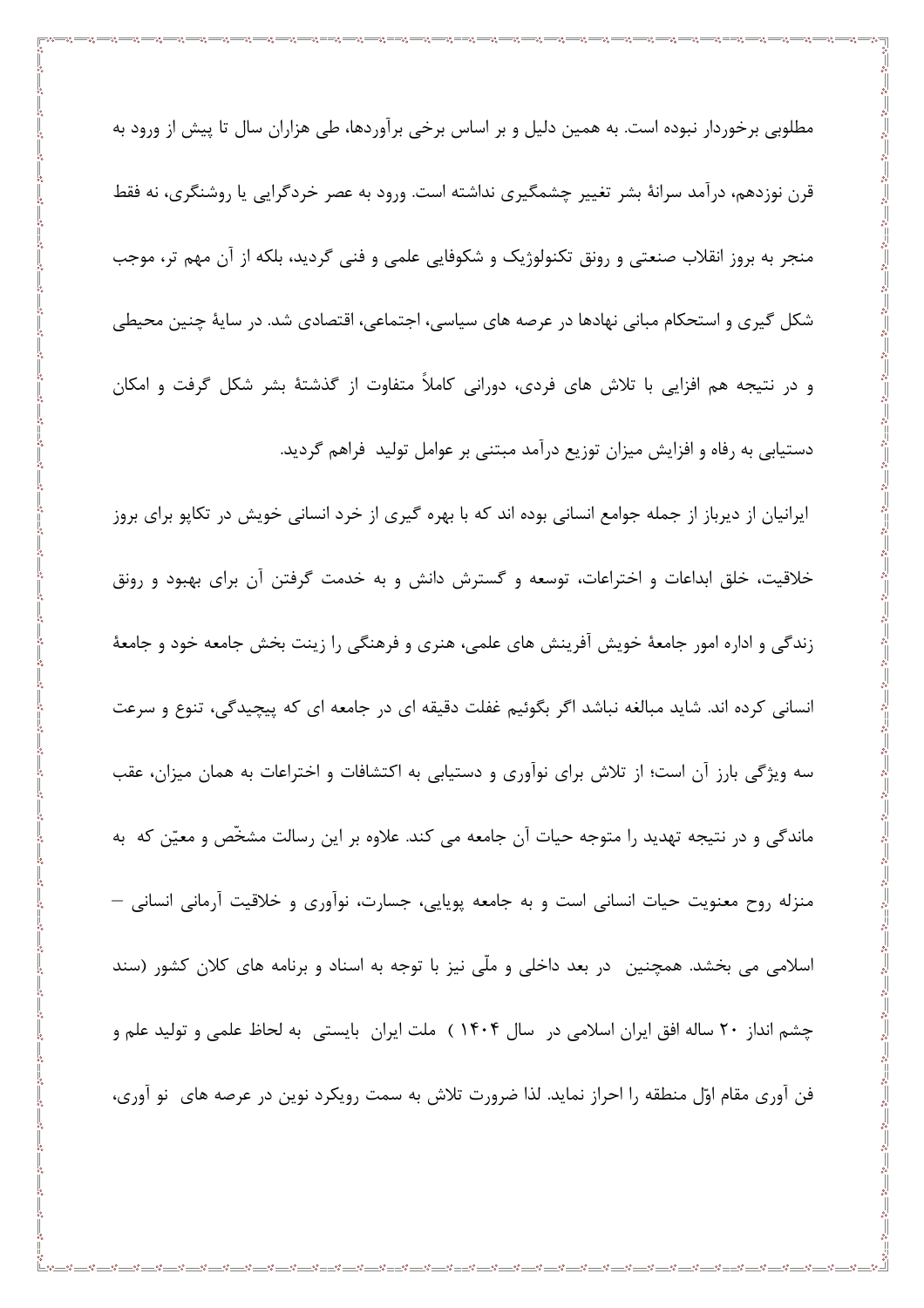خلاقیت،کارآفرینی، کار جمعی و پژوهش محوری با تاکید بر الگو سازی چهره های ماندگار کار و مفاخر

ملی جامعه کار وتولید برای نسل جوان، امری اجتناب ناپذیر به نظر میرسد.

راهنمای ثبت نام و تکمیل پرسشنامه کارگران /گروه های کار نمونه بخش خدمات مشمولين:

گار گر فهوفه : کارگر مشمول قانون کار ی که در یکی از بخش های اقتصادی (صنعت، کشاورزی یا خدمات) مشــغول بــه کار بوده و در فعالیت شغلی خود ابتکار، اختراع، خلاقیت ویا نوآوری داشته که موجب ارتقای بهره وری در تولیـد یـا خـدمات كار گاه شده است.

همچنین فرد در مسئولیت تعریف شده خود برای بهبود کمیت وکیفیت محصول و یا خدمات تلاش نموده و در راستای ترویج اخلاق اسلامی وحرفه ای و مشارکت هر چه بیشترکارگران دیگر اهتمام ورزد تا موفقیت برجسته برای سازمان خود به وجود آورد.

گروه گار فموفه: دو یا چند کارگر مشمول قانون کار که در یکی از بخش های اقتصادی (صنعت، کشـاورزی یـا خـدمات) مشغول به کار بوده و در راستای هدفی مشترک، با مشارکت و همفکری یکدیگر دست به ابتکار، اختراع، نوآوری و یـا خلاقیـت زده و نتیجه کار جمعی آنها موجب ارتقای بهره وری در تولید یا خدمت شده است.

شاخص ها

۱-خلاقیت و نوآوری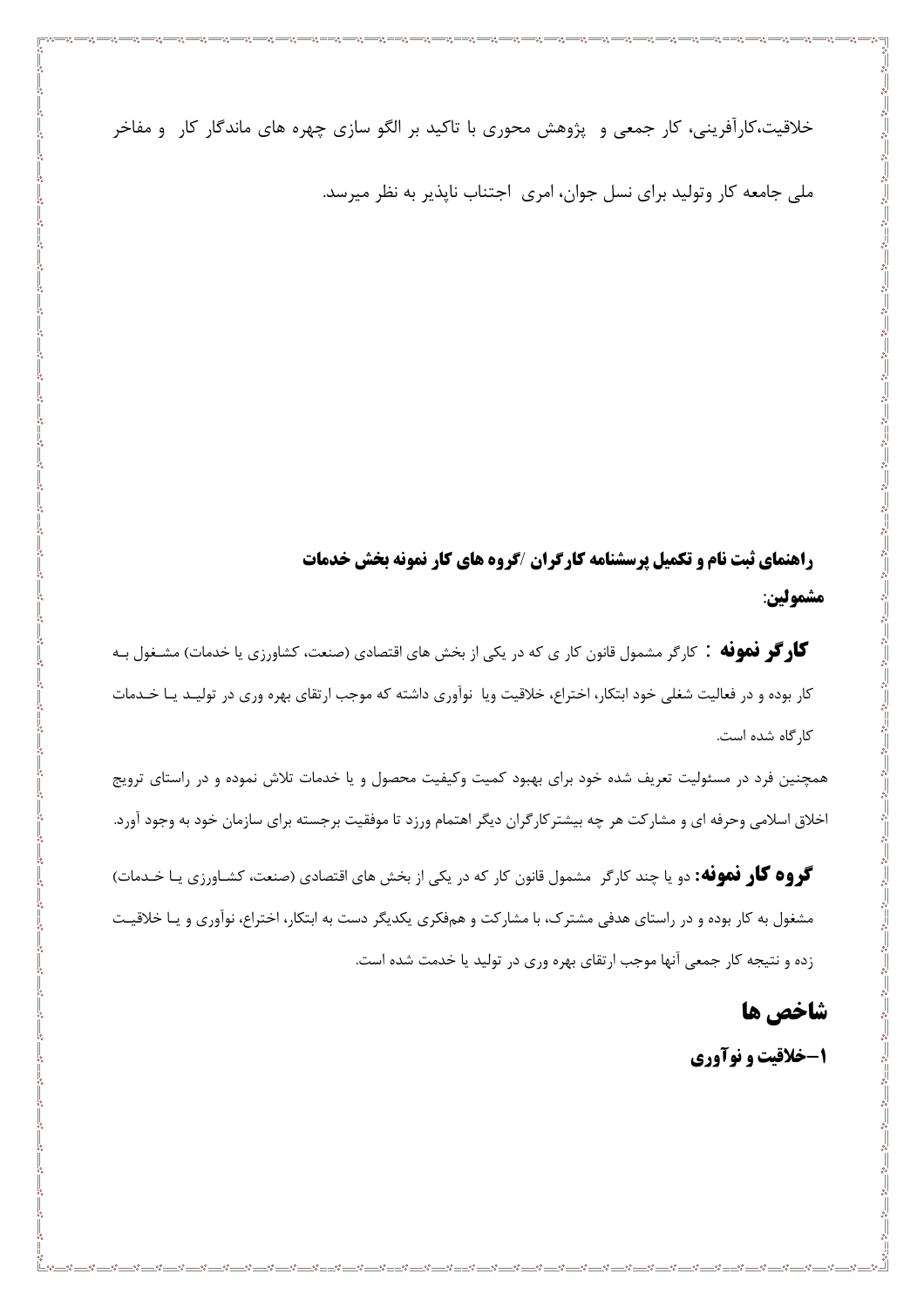**— اختراع** (invention**):** به هر نوع ایده جدیدی که به واقعیت تبدیل شده باشد اختراع می گویند. به عبارت دیگر از قوه به فعل درآمدن یک فکر یا اعمال یک فکر جدید بر روی وسایل موجود یا ایجاد تغییر و تبدیل در روی وسایل موجود برای دستیابی به نتيجه جديد اختراع است.

-3 -3 -3 -3 -3

**– خلاقیت و نوآوری :** نوآوری عبارت است از علمی و کاربردی ساختن افکار و اندیشه های نو ناشی از خلاقیت است. به

عبارت دیگر، در خلاقیت اطلاعات به دست می آید و در نوآوری، آن اطلاعات به صورت های گوناگون عرضه مـی شود.

**—ایده :** ایده عبارت است از پیشنهاد خلاقانه و ابتکاری که به منظور حل یک مسأله یا چند مسأله (چالش، مشکل، عیب و نقص)،

بهبود یک یا چند فرآیند (متد، شیوه و روش انجام کار) و تغییر در یک وضعیت (شرایط، عوامل و مؤلفه های موثر)

**–فر آیند تولید:** فرایند به مجموعه $\circ$  فعالیتهای به هم پیوستهای اطلاق میشود که برای ایجاد یک یا چند تغییر تعریف شده طراحی و پیاده شدهاست. در ضمن هر فرایند با یک فعالیت مشخص آغاز و با یک فعالیت مشخص نیز پایان می یابد (از ماده اوليه تا محصول نهائي)

**–فر آیند خدمات :** فرآیندی که محصولات خدماتی توسط آن تولید و عرضه می شوند یک فرآیند متضمن تغییر شکل نهاده به ستاده است.

**—خدمات :** به اقدامات و عملیاتی نوآورانه که فرد با بهره گیری از ابزار و وسایل مختلف، برای رفع نیازهای بشر انجام می دهد، خدمات اطلاق می شود.

**-اصلاح:** در اصلاح آنچه که موجب ایجاد اشکال در قطعه، دستگاه یا ماشین، خط تولید و فرآیند ارائه خدمات شده است برطرف يا حذف مي گردد.

**–تکمیل ٔ** در تکمیل به قطعه، دستگاه یا ماشین، خط تولید و فرآیند ارائه خدمات چیزی اضافه می گردد تا عملکرد آن بهبود يابد.

**-هواجع ذیصلاح :** مراکز علمی و تحقیقاتی و دستگاه تخصصی مرتبط و معتبر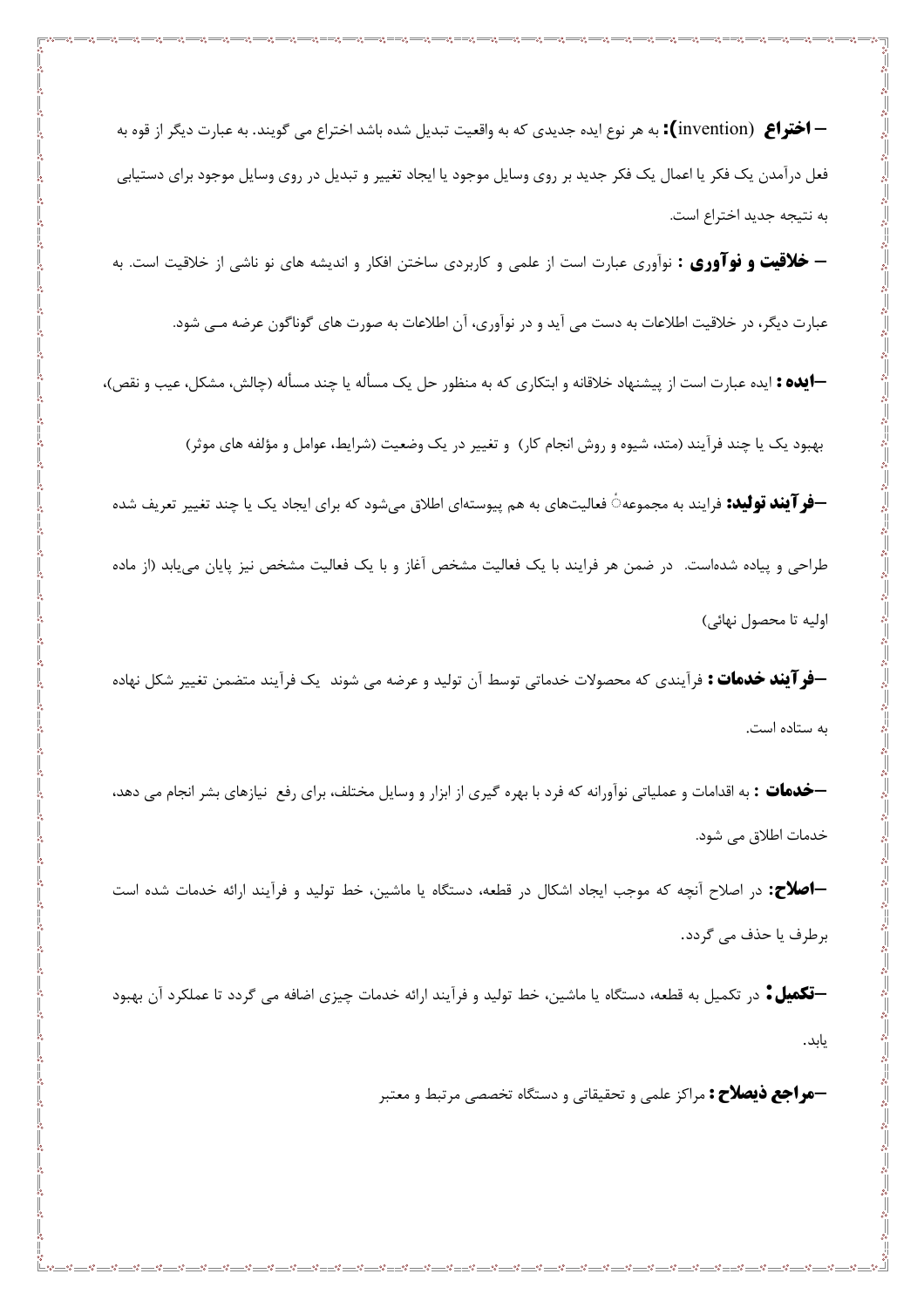۱-۱- اگر فرد شرکت کننده طرح اصلی خود را (روش و آیده ارائه خدمت) ثبت ملی (ایران) نموده است این سؤال را در پرسشنامه علامتگذاری و گواهی ثبت را ضمیمه نماید.

٢-١- اگر فرد شركت كننده طرح اصلي خود را (روش و ايده ارائه خدمت) را به تأييد مراجع ذيصلاح رسانده باشد. اين سؤال را در پرسشنامه علامتگذاری و تأییدیه آن را ضمیمه نماید.

۳-۱- چنانچه در ارائه خدمات نوآوری رخ داده باشد این سؤال را در پرسشنامه علامتگذاری و عنوان، شرح فعالیت، کاربرد، مزایا و اثرات آن (در فایل \_word )، عکس و فیلم را ضمیمه نماید.

۴–۱– چنانچه در جهت توسعه، بهبود و ارتقاء ارائه خدمات طبق تعاريف فوق، اصلاح يا تكميل رخ داده باشد اين سؤال را در پرسشنامه علامتگذاری و عنوان، شرح قبل و بعد، کاربرد، مزایا و اثرات آن، عکس و فیلم را ضمیمه نماید.

**۳– بهره وری** : عبارتست از بدست آوردن حداکثر سود ممکن با بهره گیری و استفاده بهینه از نیروی کار، توان، استعداد و مهارت نیروی انسانی، زمین، ماشین، پول، تجهیزات، زمان، مکان و…به منظور ارتقاء کارگاه

#### \* مبنای محاسبه نسبت به میانگین سه سال قبل از اجرای طرح ًمی باشد .

١-٢- اگر اجراي طرح ، بدون تغيير در ميزان منابع ورودي (استفاده بهينه از منابع موجود) منجر به ارتقاء كيفيت محصول (کالا و خدمات ) بر اساس رضایت مشتری گردیده است این سؤال را در پرسشنامه علامتگذاری و ضمن مشخص نمودن درصد آن ، مستندات مربوطه همراه با شرح فعالیت (در فایل word ) ، عکس و فیلم را ضمیمه نماید.

۲-۲- اگر اجرای طرح، بدون تغییر در میزان منابع ورودی(استفاده بهینه از منابع موجود) منجر به افزایش میزان خدمات ( نسبت به میانگین ۳ سال گذشته) گردیده است این سؤال را در پرسشنامه علامتگذاری و ضمن مشخص نمودن درصد آن ، مستندات مربوطه همراه با شرح فعالیت و میزان آن را (در فایل word) ضمیمه نماید.

۳-۲- اگر اجرای طرح، ًمنجر به کاهش مصرف انرژی گردیده است این سؤال را در پرسشنامه علامتگذاری و ضمن مشخص نمودن درصد آن ، مستندات مربوطه همراه با شرح فعالیت و میزان آن ۱٫ (در فایل word) ضمیمه نماید.

۴-۲- اگر اجرای طرح، منجر به افزایش سرعت ارائه خدمات شده باشد این سؤال را در پرسشنامه علامتگذاری و ضمن مشخص نمودن درصد آن ، مستندات مربوطه (قبل و بعد از اجراي طرح ) همراه با شرح فعاليت و ميزان آن را ضميمه نمايد. ۵-۲- اگر اجرای طرح، منجر به کاهش هزینه خدمات شده باشد ( نسبت به میانگین ۳ سال گذشته) آین سؤال را در پرسشنامه علامتگذاری و ضمن مشخص نمودن درصد آن ، مستندات مربوطه(جدول هزینه ها قبل و بعد از اجرای طرح ) همراه با شرح فعالیت و میزان آن (در فایل word ) را ضمیمه نماید.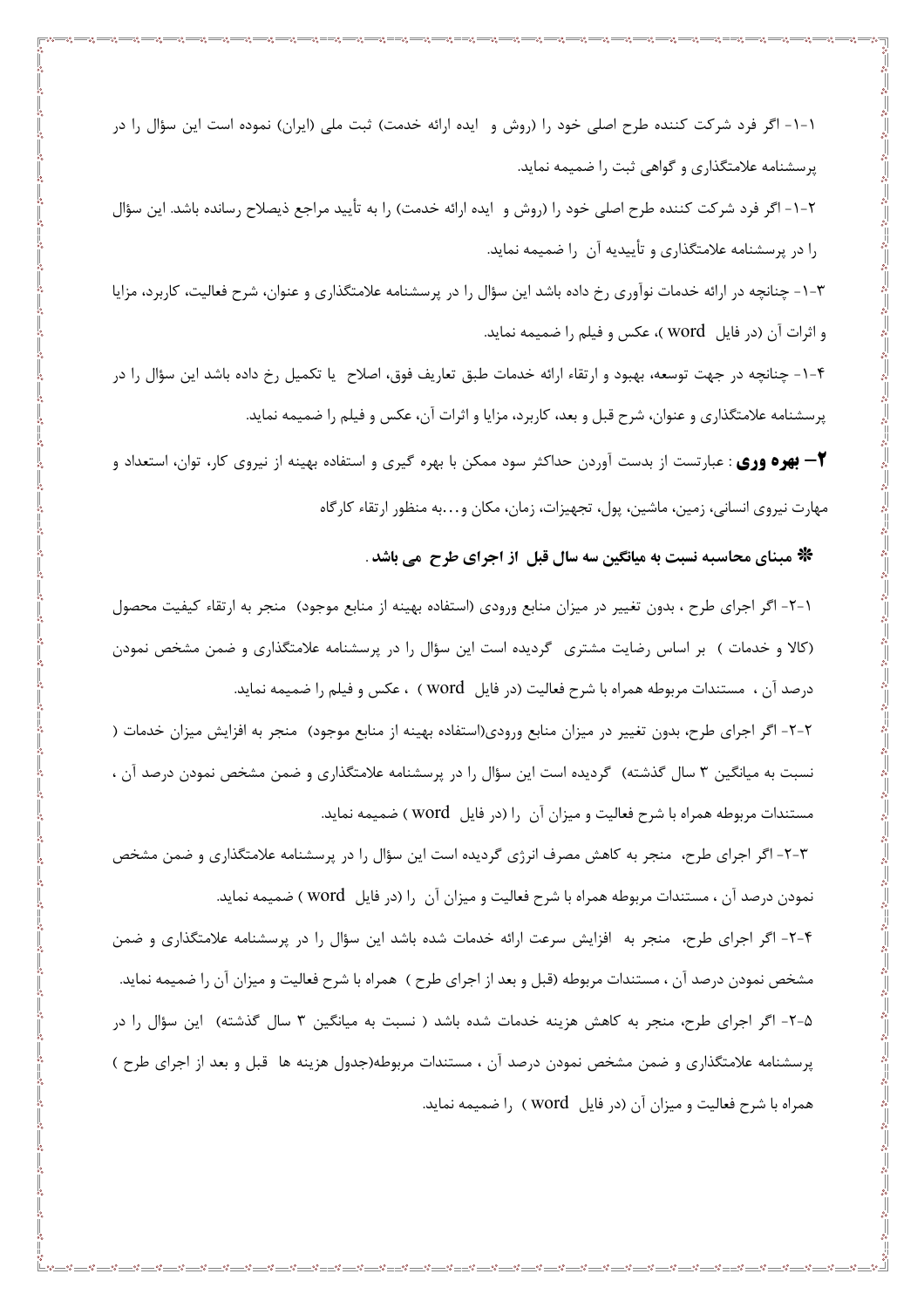**۳- بومی سازی دانش و خدمات :** اکتساب، توسعه و کاربرد یک فن آوری به وسیله کشوری غیر از کشوری که خاستگاه آن تکنولوژی است را فرآیند انتقال تکنولوژی و پیوند دادن فن آوری وارداتی با اهداف، شرایط، امکانات و نیازهای کشور وارد کننده بومی سازی تکنولوژی می گویند.

 $-8 - 8 - 8 - 8$ 

**صادرات:** صادرات نقطه آغاز ارتباط برقرار کردن با اقتصاد جهانی است و برای رشد و توسعه اقتصادی کشور می باشد که از فروش تولیدات یا خدمات به کشورهای دیگر برای کسب درآمد ارزی حاصل می شود و در برقراری موازنه تجاری و ایجاد تعادل اقتصادی کمک شایانی می نماید.

قحقیقات بازار: تحقیقات بازار یا Market Research به فعالیت های سازمان یافته ای گفته می شود که به جمع آوری اطلاعات برای شناخت بازار هدف و مشتری ها می پردازد . تحقیقات بازار یکی از مهمترین استراتژی های کسب و کار است . . هدف از تحقیقات بازار این است که شما به شناخت بهتری از مشتریهای خود برسید، دید بهتری نسبت به رقبا پیدا کنید و نیازهای بازار را برای ارائهی یک محصول مناسب درک کنید. درواقع اطلاعاتی که از تحقیقات بازار جمعآوری میشوند به شما کمک می کنند که ببینید آیا برای محصول یا خدماتی که می خواهید ارائه دهید مشتری در بازار وجود یا خیر. این اطلاعات کمک میکند که برای کسبوکار خود تصمیمات عاقلانه و سودمندتری بگیرند کلید موفقیت هر کسبوکار درک نیازمندیهای مشتریها و ارائهی خدمات سودمند برای رفع این نیازمندیها است. تحقیقات بازار از ۳ فاز اصلی برنامهریزی، جمع آوری داده و تحلیل داده تشکیل شده است .

**فناوری نوین :**فناوری" دربردارنده کلیه روشها، فرآیندها, سیستمها و مهارتهایی است که که جهت تبدیل منابع به محصولات بکار گرفته میشوندیا به عبارتی فناوری روش به کار بردن امکانات، دستگاه ها و ابزار هاست به طوریکه در حوزه ی خود استقاده آسانتر و مفید تری برای انسان فراهم آورد.

۰۱–۳- در راستای اجرای طرح اگر نیاز به انتقال و بومی سازی دانش و فن آوری خدمات مورد نظر ۖ بوده و انجام شده است این سؤال را در پرسشنامه علامتگذاری و مستندات مربوطه همراه با شرح فعالیت (توضیح نوع تکنولوژی، شیوه بومی سازی و روش انتقال آن) ,ا ضمیمه نماید.

۲–۳- در صورت افزایش کیفیت خدمات ارائه شده نسبت به نمونه خارجی پس از انتقال و بومی سازی، این سؤال را در پرسشنامه علامتگذاری و مستندات مربوطه همراه با شرح فعالیت (توضیح تغییرات انجام شده) (در فایل word) را ضمیمه نمايد.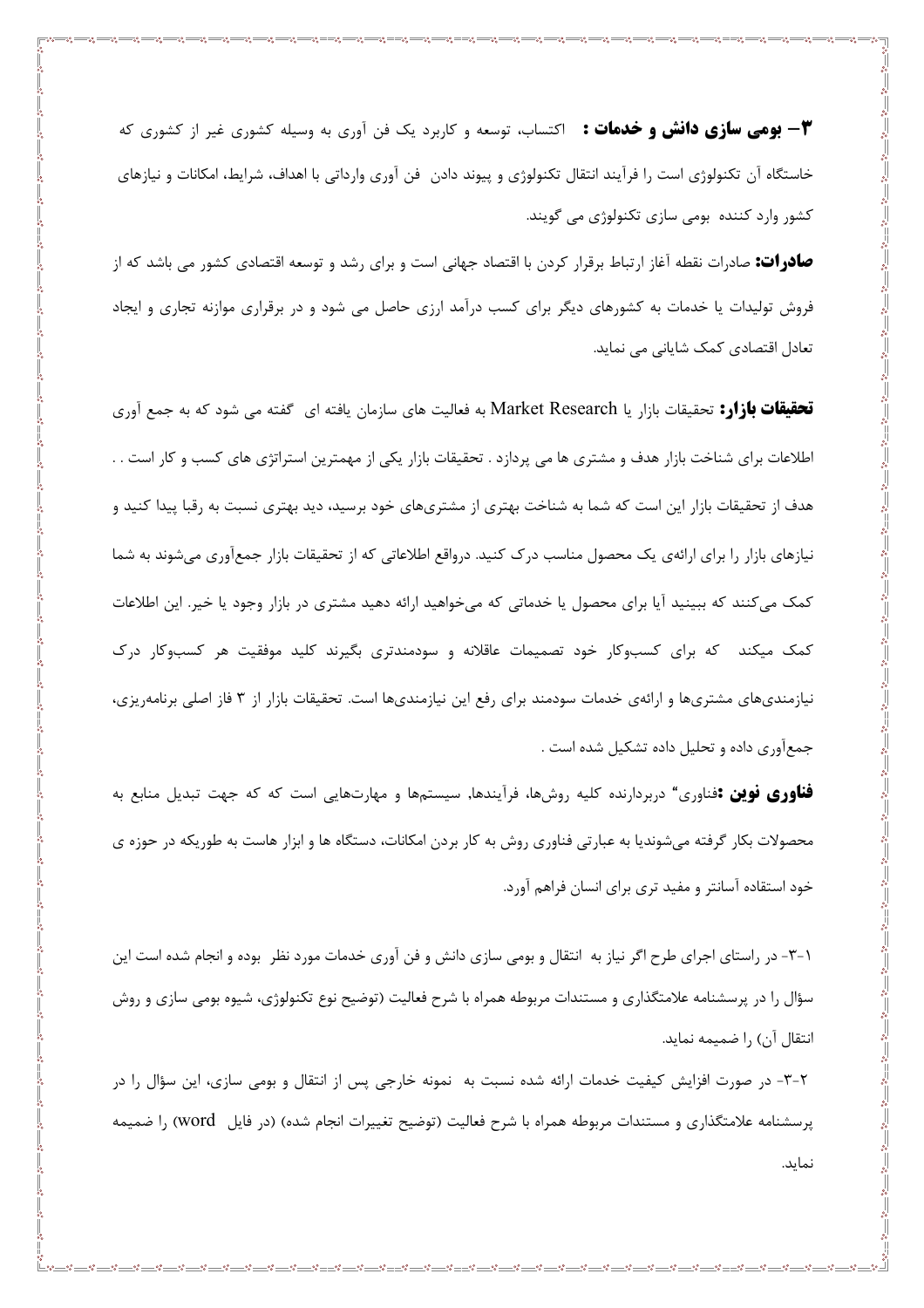۳-۳- اگر دانش و فن آوری خدمت جدید صادر گردیده است این سؤال را در پرسشنامه علامتگذاری و مستندات مربوطه (نسبت به میانگین سه سال قبل) همراه با شرح فعالیت (چگونگی و نام کشورهای مقصد) (در فایل word ) را ضمیمه نماید. ۴-۳- چنانچه به منظور شناخت بازار هدف و مشتری ها تحقیقات لازم انجام داده اید و همچنین در راستای ارائه خدمات مطلوب تر از فناوری نوین استفاده نموده اید. این سؤال را در پرسشنامه علامتگذاری و مستندات مربوطه همراه با شرح فعالیت، چگونگی اجرای تحقیقات و نوع فناوری را ( در فایل word) ضمیمه نماید.

**۴**- صوفه جویی مالی : به مفهوم مصرف چیزی به شکل درست و مناسب آن است. این مسأله برای ایجاد تعادل میان درآمد و هزینه بسیار مهم و اساسی است و در حوزه اقتصاد کارگاه نیز می تواند تأثیرگذار و سرنوشت ساز باشد. ۰-۲- پس از انجام طرح اگر صرفه جویی ریالی برای کارگاه در بر داشته است این سؤال را در پرسشنامه علامتگذاری وضمن مشخص نمودن درصد آن، مستندات مربوطه همراه با شرح و محاسبات مربوطه را (در فایل word) ضمیمه نماید. ۲-۴- پس از انجام طرح اگر صرفه جویی ارزی برای کارگاه در بر داشته است این سؤال را در پرسشنامه علامتگذاری وضمن مشخص نمودن درصد آن، مستندات مربوطه همراه با شرح و محاسبات مربوطه را (در فایل word) ضمیمه نماید.

**۵– هیزان اشتغال ایجاد شده:** بکارگیری نیروی کار مولد جدید پس از انجام طرح در کارگاه

١-۵- اگر اجراي طرح منجر به افزايش نيروي انساني كارگاه نسبت به يک سال گذشته شده باشد درصد آن را محاسبه و در ۲-۵- پرسشنامه علامتگذاری و مستندات مربوطه (لیست بیمه) را ضمیمه نماید.

اگر اجرای طرح منجر به افزایش غیر مستقیم (استفاده در صنایع مرتبط) نیروی انسانی کارگاه نسبت به سال گذشته شده باشد در پرسشنامه علامتگذاری و ضمن ذکر حدودی تعداد، توضیحات و مستندات مربوطه را ضمیمه نماید.

۵-۳- اگر اجرای طرح موجب پایداری و حفظ وضعیت اشتغال موجود شده باشد در پرسشنامه علامتگذاری و ضمن ذکر توضيحات ، مستندات مربوطه را(در فايل word ) ضميمه نمايد.

۶ – **ایمنی:** میزان دوری از خطر ایمنی تعریف شده است. ایمنی یک موضوع حفاظت نسبی از برخورد با خطرات است و کمیتی نسبی میباشد. به استناد شق دوم ماده ۹۱ قانون کار، کارگران ملزم به استفاده و نگهداری از وسایل حفاظتی و بهداشتی و اجرای دستورالعمل های مربوطه می باشند.

۱-۶-در صورتی که کارگر یا اعضای گروه کار موارد ایمنی فردی را در کارگاه رعایت نموده است این سؤال را در پرسشنامه علامتگذاری و (تأييديه مدير ذيربط) را ضميمه نمايد.

٢-۶- در صورتي كه كارگر يا اعضاي گروه كار لحاظ كردن مسائل ايمني در طرح را رعايت نموده است اين سؤال را در پرسشنامه علامتگذاری و مستندات مربوطه را ضمیمه نماید.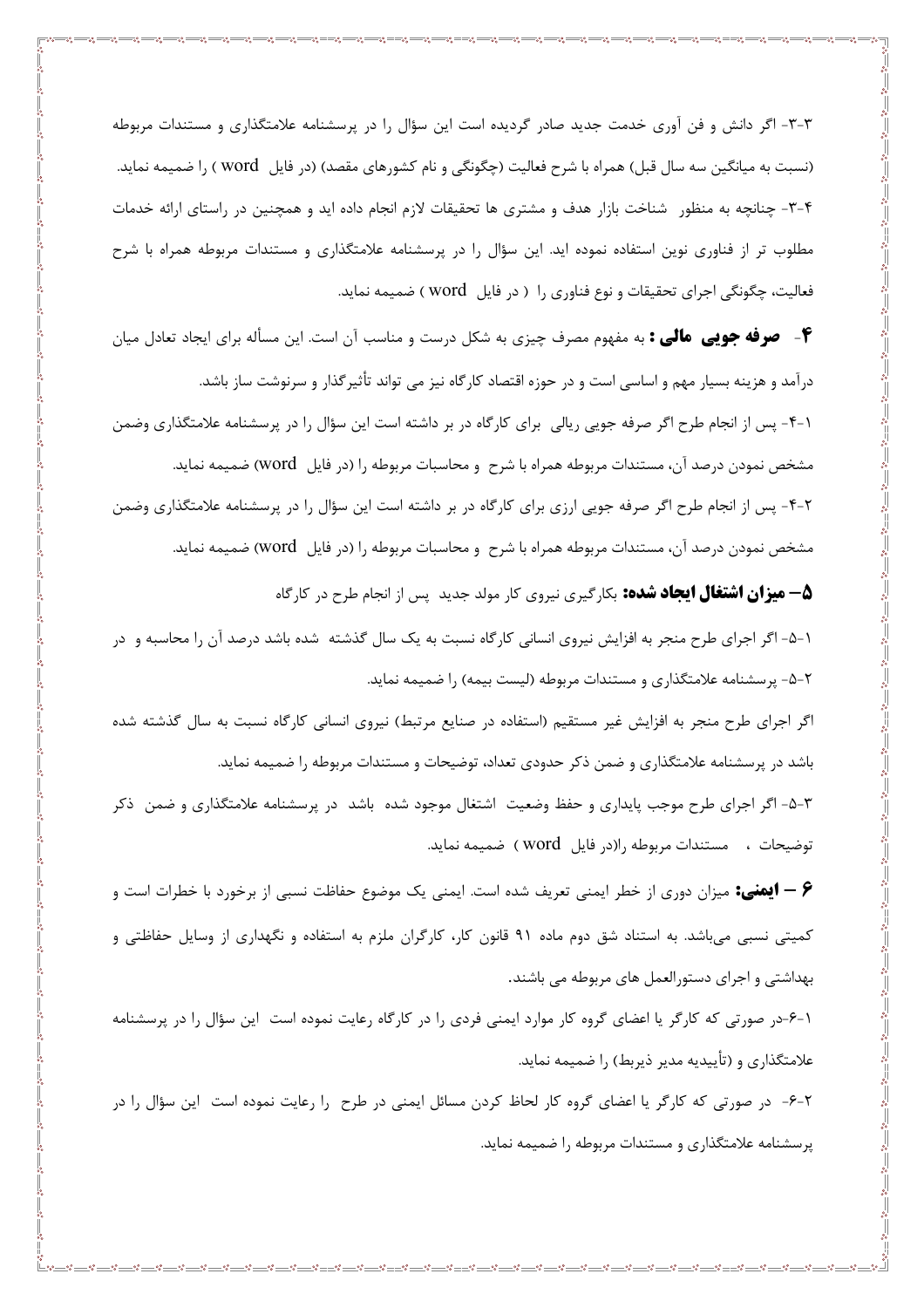#### 7- مشاركت فعال در سيستم نظام پيشنهادات

نظام پیشنهادات نظامی برای بهره مندی بیشتر از ظرفیت ها و توان فکری و خلاقیت موجود کارکنان در بهبود محصولات، خدمات، فرآیندها و ….. به عبارتی سیستمی که می توان از فکر و اندیشه کارکنان برای مسئله پابی، چاره جویی و حل مسائل و مشكلات از طريق فراهم آوردن زمينه مشاركت آنها در سازمان استفاده كرد.

۱-۷- چنانچه کارگر طرح یا طرح هایی را به کمیته نظام پیشنهادات ارائه نموده باشد این سؤال را در پرسشنامه علامتگذاری و مستندات مربوطه ,ا (در فایل word ) ضمیمه نماید.

۲-۷- چنانچه از طرح های ارائه شده کارگر به کمینه نظام پیشنهادات مواردی عملیاتی ( اجرا ) شده باشد این سؤال را در پرسشنامه علامتگذاری و مستندات مربوطه را (در فایل Word) ضمیمه نماید.

#### **8- ویژگی ها و مهارت های فردی :**

۱–۸– ارتقاء مهارت فردی یا گروهی (تا ۴ دوره مرتبط با شغل): در صورتی که کارگر یا اعضای گروه کار آموزش های مرتبط با شغل خود را گذرانده باشد این سؤال را در پرسشنامه علامتگذاری و مستندات مربوطه (گواهی نامه ها ) را ضمیمه نماید.

٢-٨- انتقال مهارت دانش و تجربيات خود به همكاران: در صورتي كه كارگر يا اعضاي گروه كار داراي تأييديه از مدير ذيربط خود باشد این سؤال را در پرسشنامه علامتگذاری و مستندات مربوطه (تأییدیه) را ضمیمه نماید.

۳-۸- وجدان و انضباط کاری (رعایت آئین نامه های داخلی کارگاه): در صورتی که کارگر یا اعضای گروه کار دارای تأییدیه از مدیر ذیربط خود باشد این سؤال را در پرسشنامه علامتگذاری و مستندات مربوطه (تأییدیه) را ضمیمه نماید.

۴-۸- نحوه ارتباط با همکاران ومشارکت درکارهای جمعی و تشکل های گروهی: در صورتی که کارگر یا اعضای گروه کار دارای تأییدیه از مدیر ذیربط خود باشد این سؤال را در پرسشنامه علامتگذاری و مستندات مربوطه (تأییدیه) را ضمیمه نماید.

۵–۸ -رعایت شئونات اسلامی و اصول اخلاقی: در صورتی که کارگر یا اعضای گروه کار دارای تأییدیه از مدیر ذیربط خود باشد این سؤال را در پرسشنامه علامتگذاری و مستندات مربوطه (تأییدیه ها) را ضمیمه نماید.

#### 9- منطقه جغرافيايي

کارگر با توجه به نشانی محل کار خود یکی از گزینه های استان — شهرستان های تابعه و روستا را علامتگذاری نماید .

\* شایان ذکر است به دارندگان شاخص های ذیل در صورت پیوست کلیه مستندات و توضیحات، امتیاز اضافه تعلق مي گيرد :

**ا – تحقیق و پژوهش**: هر تولیدی که به دنبال جستجوی حقایق و برای کشف بخشی از معارف و نشر آن در میان مردم به قصد حل مشکلی یا بیان اندیشه ای در موضوعی از موضوع های علمی، از طریق مطالعه ای نظام مند، برای یافتن روابط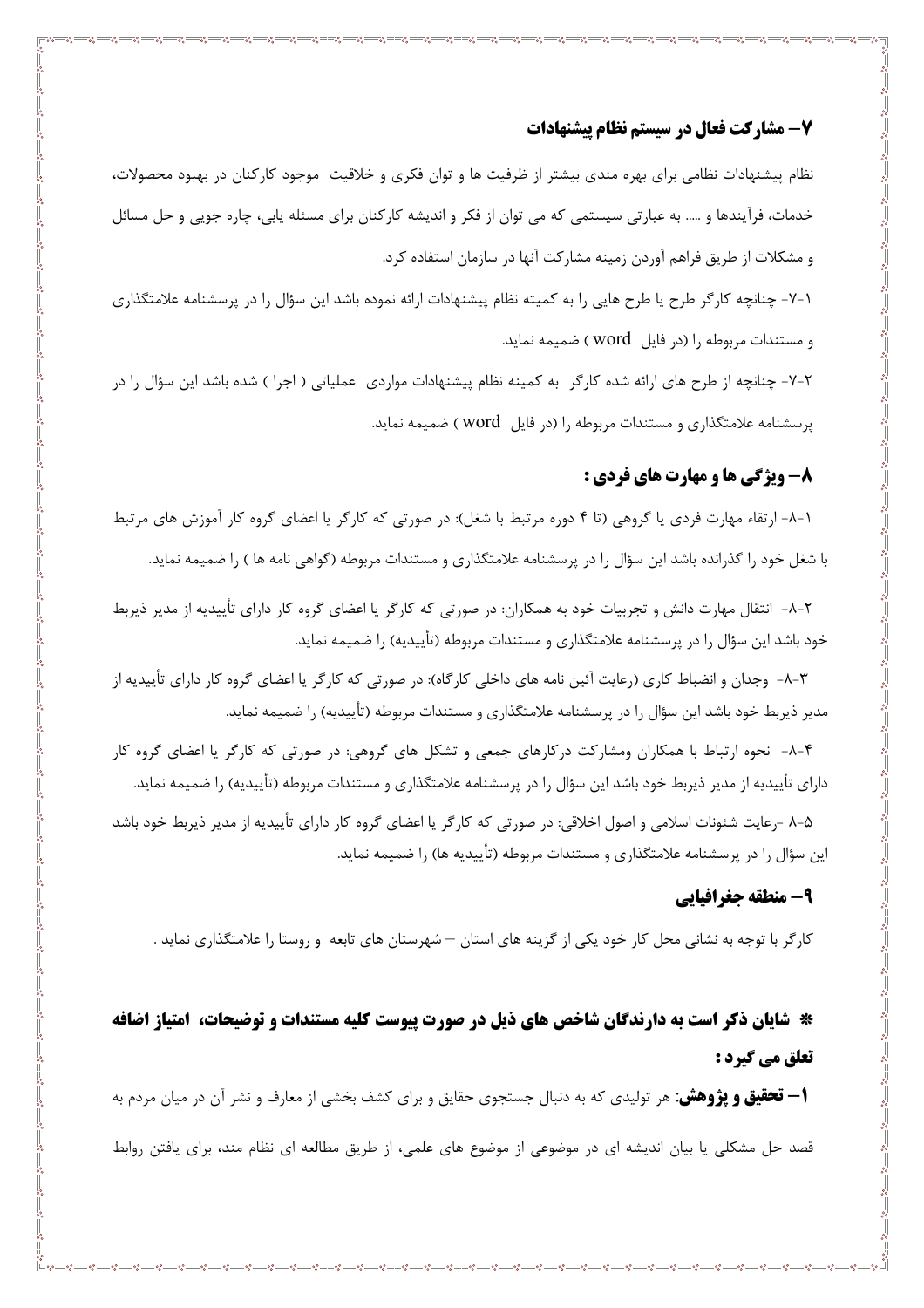اجتماعی میان پدیده های طبیعی به دست آید که نتایج آن ها به کاربردها، روش های و مفاهیم و مشاهدات جدید در زمینه علمی با هدف پیشبرد مرزهای علم و فن آوری منجر گردد. ١-١- مقاله بين المللي (isi ) مرتبط ۲-۱- مقاله علمي پژوهشي (isc و داخلي و خارجي )مرتبط ٣-١- مقاله بين المللي(ISI-ISC)،علمي پژوهشي(داخلي ياخارجي)غيرمرتبط ۴-۱- مقاله کنفرانسی داخلی و خارجی مرتبط ۰۵–۱– مقاله کنفرانسی داخلی و خارجی غیر مرتبط ۰-۶ - تاليف (تا ٢کتاب ) ٧-١- ترجمه كتاب (تا ٢كتاب) ۸–۱–اجرای سخنرانی علمی یا حرفه ای مرتبط با حوزه کاری - اجرای کارگاه آموزشی و عضویت در کمیته های تخصصی **٢ – وضعيت ايثار كري:** با تاييديه از مراجع ذيربط (تصوير كارت يا مدارك قابل قبول) ١-١٠- بسيجي فعال ۲-۱۰- خانواده شهید ۰-۳ - جانباز – آزاده – رزمنده **۳ - مدارک و مستندات لازم**: هر مدرکی که ادعا های مطرح شده را اثبات و قابل پذیرش می نماید (کسب امتیاز لین شاخص منوط به پیوست کامل مستندات و مدارک می باشد). ١-٢- يک قطعه عکس (٣\*٣) -تصوير شناسنامه –کارت ملي –مدرک تحصيلي-دفترچه بيمه و.......

٢-٢- ارائه توضيحات لازم و مشروح (همراه با عكس و فيلم) در خصوص طرح و پيوست تأييديه ها و ثبت اختراع

### فرم مشخصات گروه کار نمونه سال0000

|           |      |         |            | نام شركت: |                |         |                           | استان:      |
|-----------|------|---------|------------|-----------|----------------|---------|---------------------------|-------------|
| عنوان شغل |      | تحصيلات | تاريخ تولد | كدملي     | شماره شناسنامه | نام پدر | <b>نام و نام خانوادگی</b> | <b>رديف</b> |
| در کارگاه | رشته | مدرک    |            |           |                |         |                           |             |
|           |      |         |            |           |                |         |                           |             |
|           |      |         |            |           |                |         |                           | ۷           |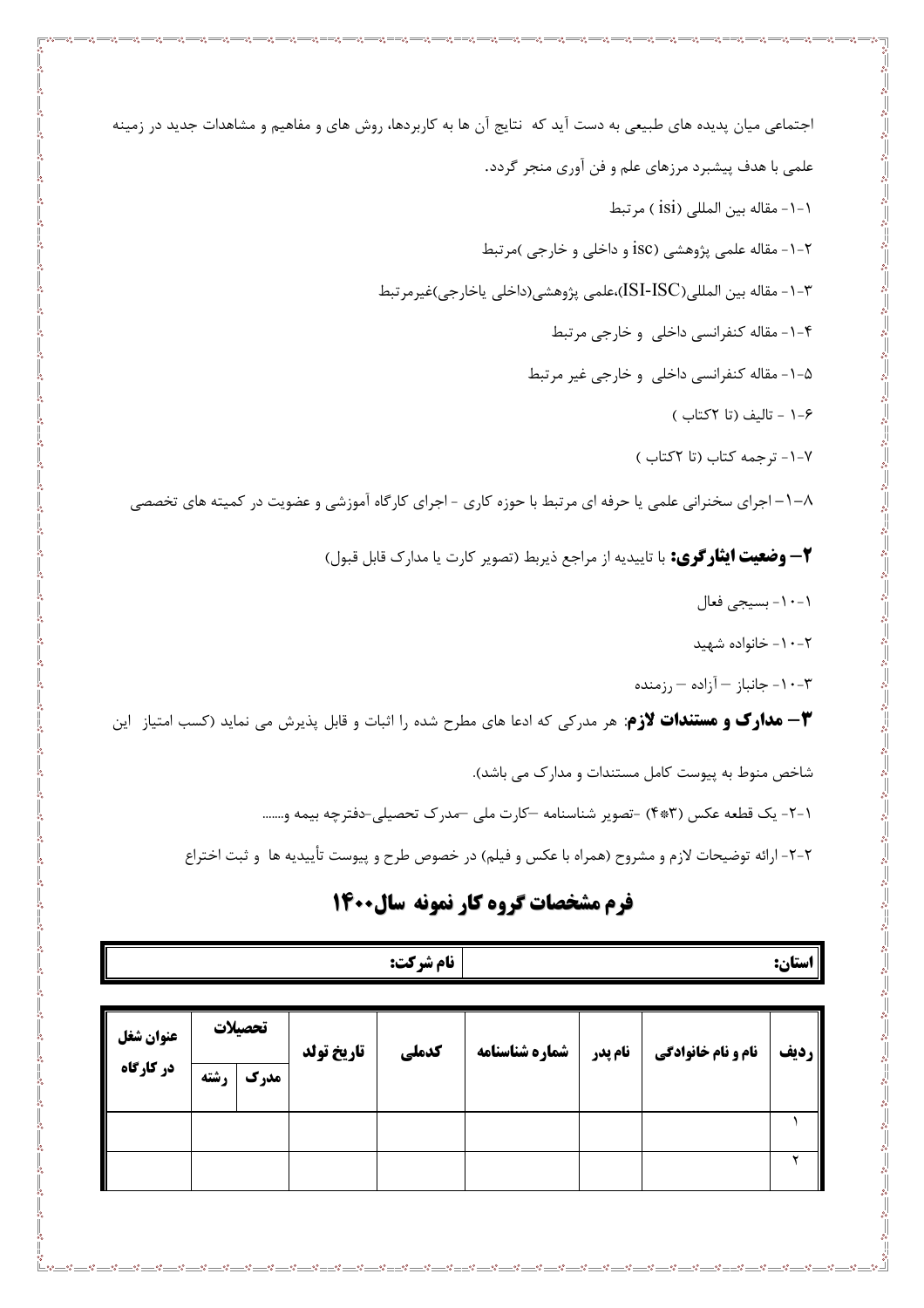|  |  |                                     | $\mathbf{\tilde{r}}$ |
|--|--|-------------------------------------|----------------------|
|  |  | <b>   عنوان پروژه/ طرح ابتکاری:</b> |                      |
|  |  |                                     |                      |
|  |  |                                     | تشريح طرح :          |
|  |  |                                     |                      |
|  |  |                                     |                      |
|  |  |                                     | مختصات فني :         |
|  |  |                                     |                      |
|  |  |                                     |                      |
|  |  |                                     | نقاط قوت :           |
|  |  |                                     |                      |
|  |  |                                     |                      |
|  |  |                                     |                      |

 $\sqrt{2}$ 

 $\frac{8}{10}$   $\frac{8}{10}$   $\frac{8}{10}$ 

 $\frac{1}{2}$ 

్లి - -ం<br>లో

 $\frac{8}{9}$   $\frac{8}{9}$ 

# فرم مشخصات کارگر نمونه سال1400

| نام شركت:                  |           |         |            |       |                |         | استان:                    |
|----------------------------|-----------|---------|------------|-------|----------------|---------|---------------------------|
|                            |           |         |            |       |                |         |                           |
|                            |           | تحصيلات |            |       |                |         |                           |
| <b>عنوان شغل در کارگاه</b> | ⊢ا رشته ا | مدرک    | تاريخ تولد | كدملي | شماره شناسنامه | نام پدر | <b>نام و نام خانوادگی</b> |
|                            |           |         |            |       |                |         |                           |
|                            |           |         |            |       |                |         |                           |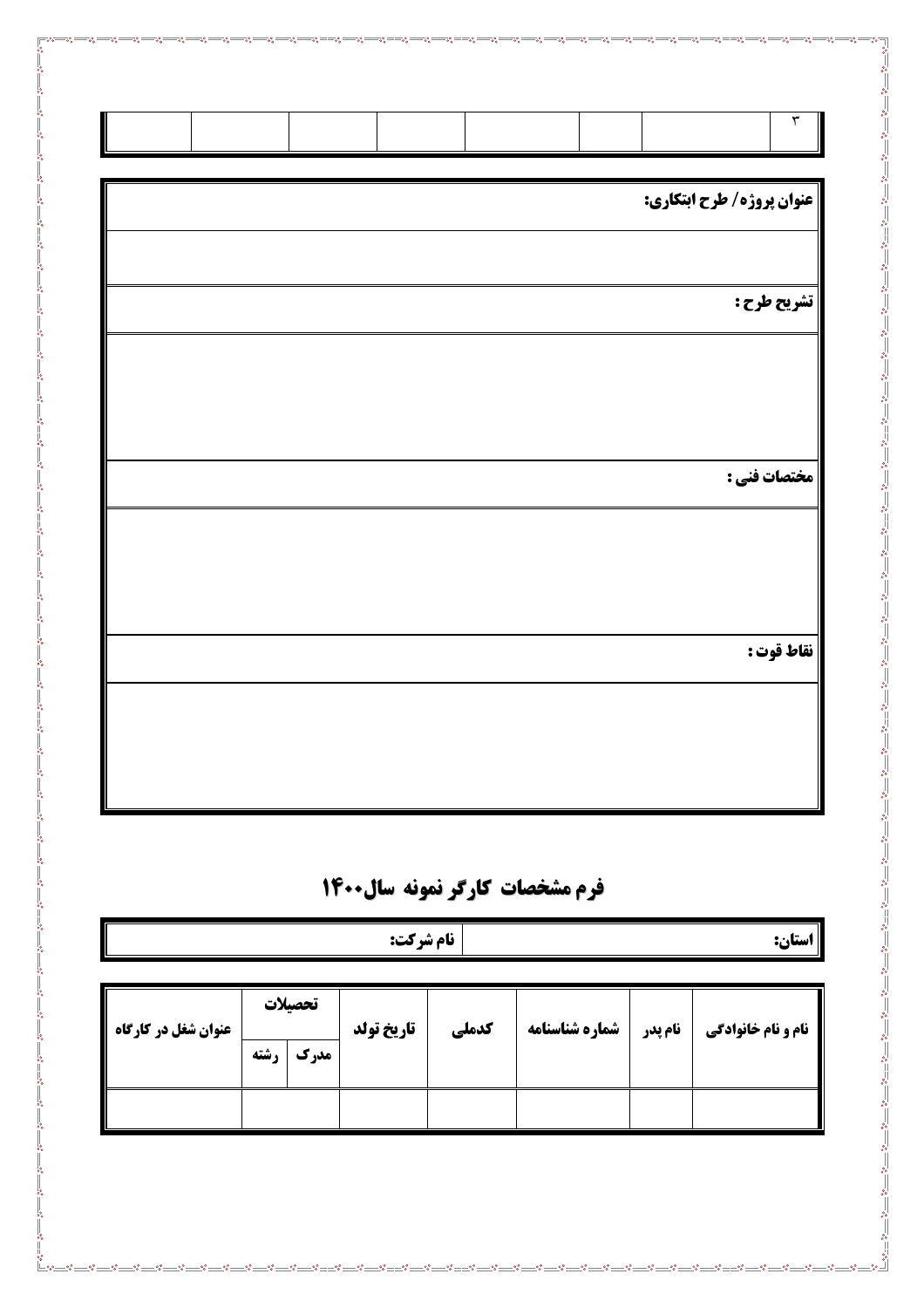| عنوان پروژه/ طرح ابتکاری: |  |
|---------------------------|--|
|                           |  |
| تشريح طرح :               |  |
|                           |  |
|                           |  |
| مختصات فني :              |  |
|                           |  |
|                           |  |
|                           |  |
| نقاط قوت :                |  |
|                           |  |
|                           |  |

 $\overline{\phantom{a}}\overline{\phantom{a}}\overline{\phantom{a}}$ 

 $\frac{1}{2}$  $\mathcal{S} =$  $-8 =$  $-s^2$  $-85$  $\frac{1}{2}$  $\mathcal{S}^{\mathcal{S}}$ 

౼ౣఄ

 $\frac{1}{2}$ 

 $-85$ 

 $\frac{1}{2}$  $\frac{1}{2}$ 

್ಲಿ

 $\frac{1}{2}$ 

 $-8e^{-}$ ್ಲಿ

 $\frac{1}{2}$ 

್ಲಿ

 $-$ % $-$ 

 $-8 =$  $\frac{1}{2}$  ್ಲಿ  $\mathbf{e}^{\bullet}_{\mathbf{e}}$ 

**کاربرگ گزینش کارگر نمونه /گروه کار نمونه بخش خدمات** 

 $\frac{1}{2}$ 

 **:%) / \$#? 2% :5 2%**

نام و نام خانوادگی کارگر / نماینده گروه کار نمونه:

عنوان طرح ابتکاری :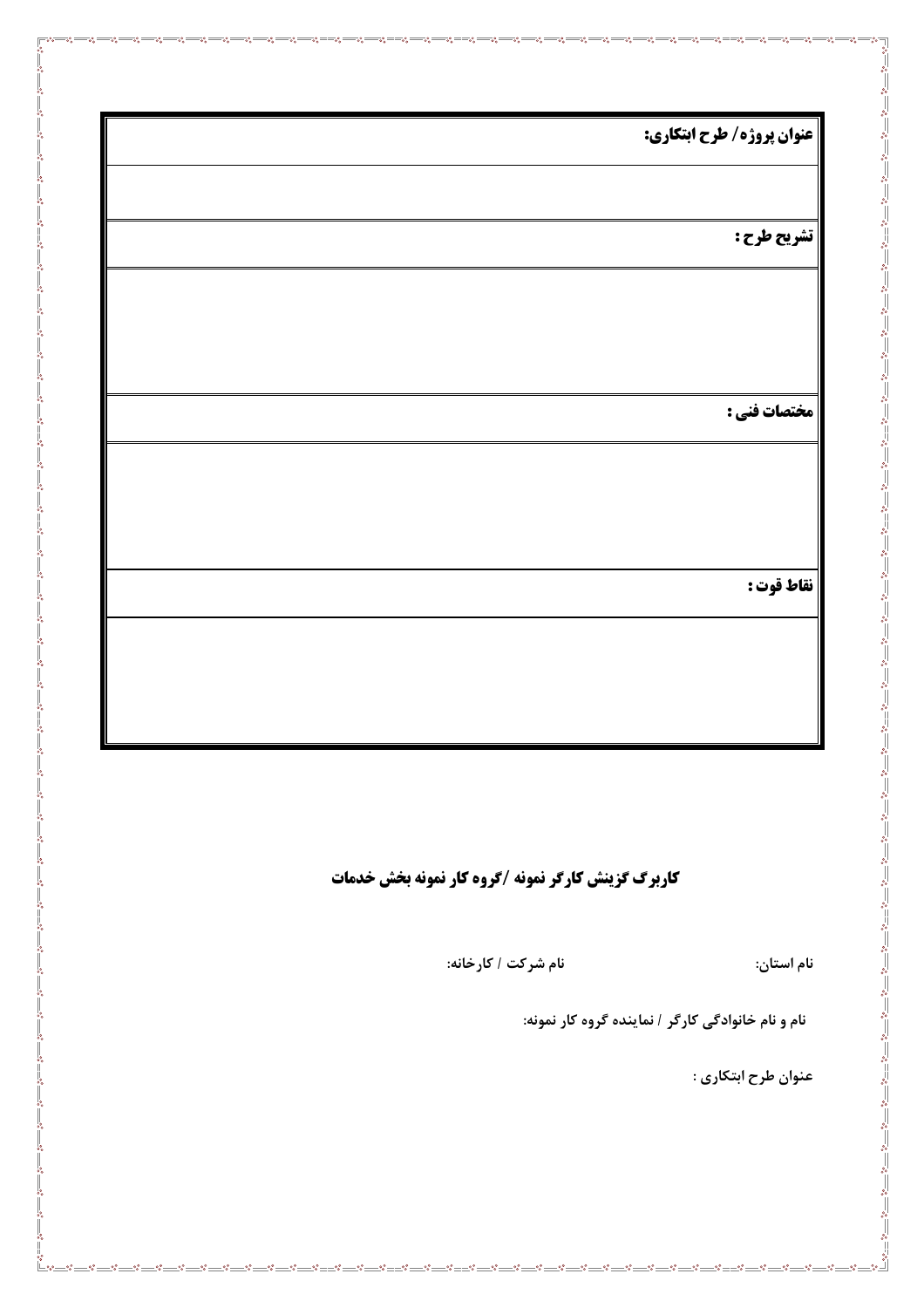| توضيحات | علامت           | متغیرهای معیار                                                                                       |                           | شاخص                                               |   |
|---------|-----------------|------------------------------------------------------------------------------------------------------|---------------------------|----------------------------------------------------|---|
|         | ندارد<br>آ∤ارد  | خلق ایده و اختراع در فرآیند خدمات با ثبت ملی در مراجع<br>ذيصلاح                                      |                           |                                                    |   |
|         |                 |                                                                                                      | $1 - 1$                   |                                                    |   |
|         | ندارد<br>∏رد    | خلق ایده نوآورانه در فرآیند خدمات با تایید مراجع ذی صلاح                                             |                           |                                                    |   |
|         |                 |                                                                                                      | $1-\tau$                  | خلاقیت و<br>نوآوري                                 |   |
|         | ندارد<br>—  ارد | نوآوري در ارائه خدمات                                                                                | $\mathcal{V}-\mathcal{V}$ |                                                    |   |
|         | ندارد<br>√ارد   | نوأوري در اصلاح يا تكميل                                                                             | $1 - F$                   |                                                    |   |
|         | دار د<br>ندارد  | ارتقاء كيفيت محصول (كالا و خدمات)                                                                    | $\Upsilon - \Upsilon$     |                                                    |   |
|         |                 | $7.70$ تا ۲۵<br>$7.0 \cdot 7.79$<br>$\gamma$ ۷۵ / تا ۷۵ /<br>$\gamma \rightarrow +$ تا $\gamma$ ۰۰ ( |                           | بهره وري و<br>كيفيت                                |   |
|         | }ارد<br>ندارد   | افزایش میزان خدمات در زمان مشخص<br>$7.70$ تا ۱                                                       | $Y - Y$                   | (به نسبت<br>میانگین سه<br>سال قبل از<br>انجام طرح) | ۲ |
|         |                 | $7.0 \cdot 7.79$<br>$\%$ ۵۱ / تا ۷۵ /<br>$\gamma \wedge \cdot \cdot$ تا $\gamma \wedge \cdot$        |                           |                                                    |   |
|         |                 |                                                                                                      |                           |                                                    |   |
|         |                 |                                                                                                      |                           |                                                    |   |
|         |                 |                                                                                                      |                           |                                                    |   |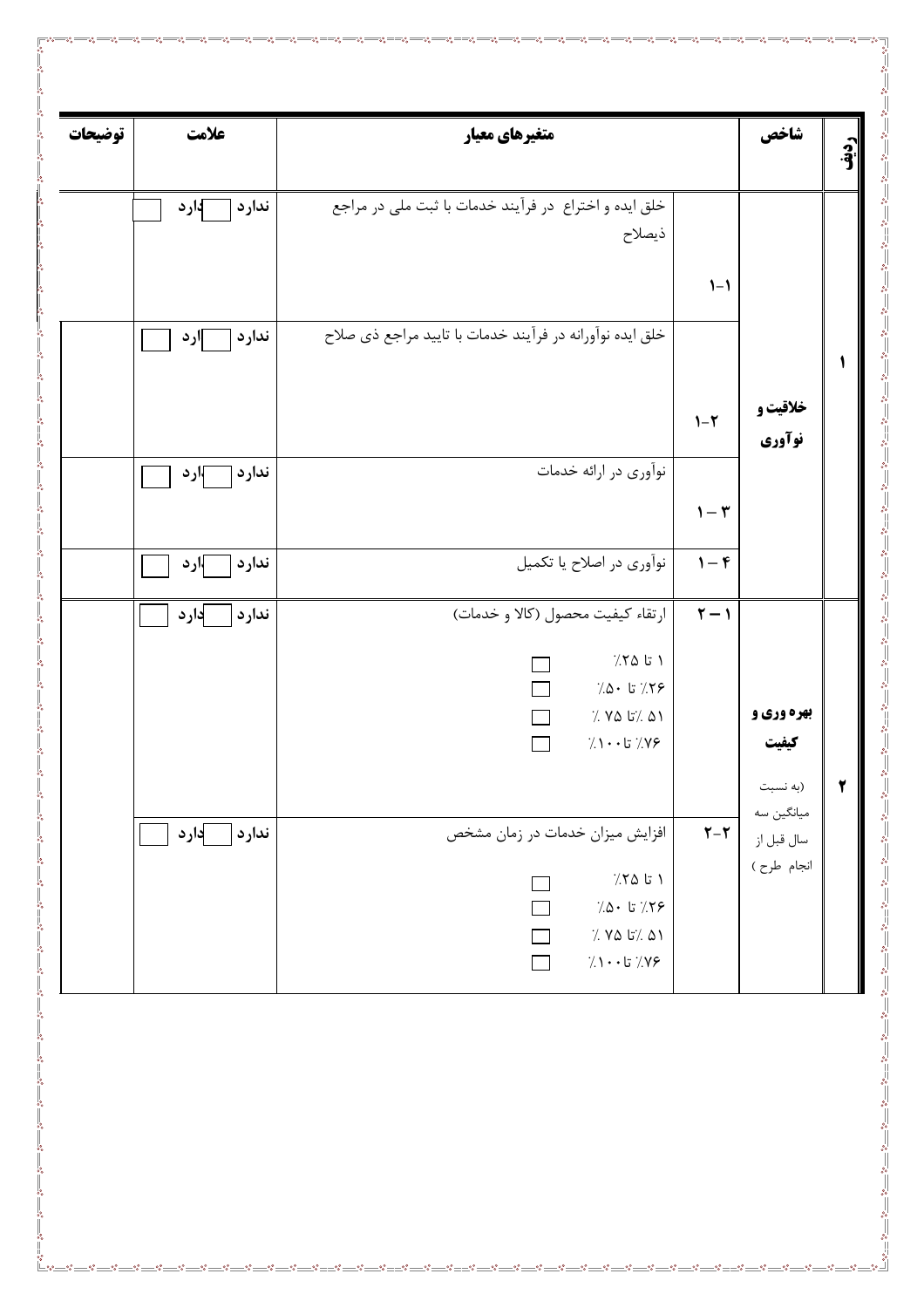|                   | $\mathbf{r}-\mathbf{r}$      | كاهش مصرف انرژى                                                | ندارد <br> دارد  |
|-------------------|------------------------------|----------------------------------------------------------------|------------------|
|                   |                              | ۱ تا ۲۵٪                                                       |                  |
|                   |                              | $7.0 \cdot 17.79$<br>$\Box$                                    |                  |
|                   |                              | $\gamma'$ / ما / تا (۲۵ /<br>$\Box$                            |                  |
|                   |                              | $\Box$<br>$\gamma\gamma\cdot\cdot$ تا $\gamma\gamma\gamma$     |                  |
|                   | $Y - F$                      | افزايش سرعت ارائه خدمات                                        | ندارد <br>∣دارد  |
|                   |                              | $7.70$ تا ۲۵                                                   |                  |
|                   |                              | $7.0 \cdot 17.7$ تا ۵۰                                         |                  |
|                   |                              | $\%$ ۷۵ %<br>$\%$ ۸۱                                           |                  |
|                   |                              | $\gamma \wedge \cdot \cdot$ تا $\gamma \wedge \cdot$<br>$\Box$ |                  |
|                   | $\tau - \Delta$              | كاهش هزينه خدمات ارائه شده                                     | ندارد<br>∣ارد    |
|                   |                              | ۱ تا ۲۵٪                                                       |                  |
|                   |                              | $7.0 \cdot 17.7$ تا ۵۰                                         |                  |
|                   |                              | $\gamma'$ / ما / تا $\gamma'$ . /                              |                  |
|                   |                              | $\gamma \wedge \cdot \cdot$ تا $\gamma \wedge \cdot$           |                  |
|                   | $f - 1$                      | انتقال و بومی سازی دانش و فناوری خدمات مورد نظر                | ندار د <br>_اارد |
| بومى<br>سازی<br>٣ | $F - T$                      | افزایش کیفیت خدمات نسبت به الگوی خارجی                         | ∫ارد<br>ندار د   |
| دانش و<br>خدمات   | $-\mathfrak{F}-\mathfrak{r}$ | صادرات دانش و فناوری خدمات مورد نظر                            | ندارد <br> دار د |
|                   | $F-F$                        | تحقيقات بازار واستفاده ازفناوريهاى نوين                        | ندارد<br>∣ارد    |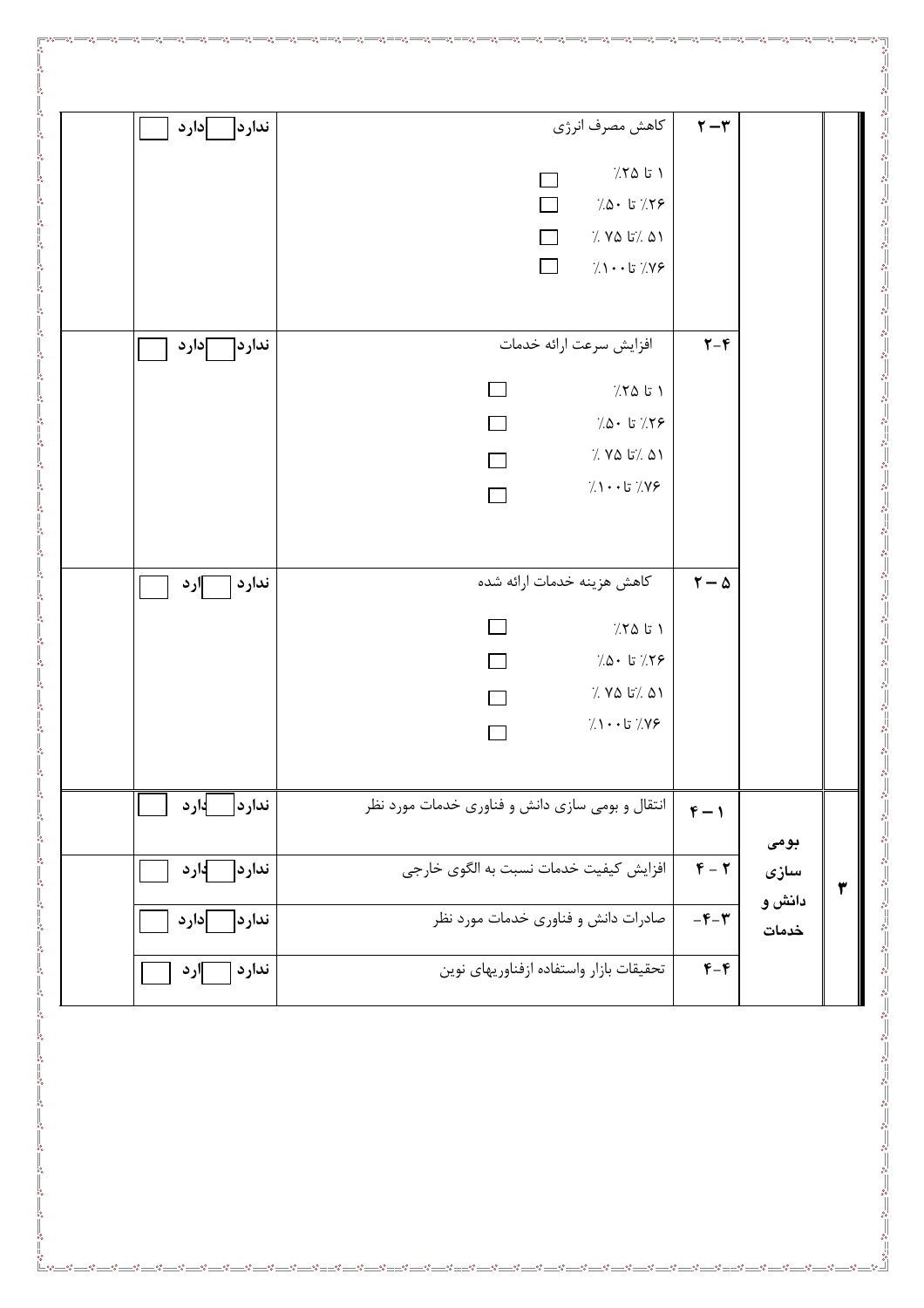| صرفه<br>جويى<br>ماالی<br>۴                        | $F - 1$                              | صرفه جويي ريالي<br>تا ۲۰٪<br>$7.5 - 17.7$ تا ۴۰<br>$7.8 \cdot 7.8$ تا ۶۰ $($<br>٬۶۱/ تا ۸۰⁄۰/<br>$7.1 \cdot 17.1$ تا $7.1$  | ندار د[<br>∏ارد                    |
|---------------------------------------------------|--------------------------------------|-----------------------------------------------------------------------------------------------------------------------------|------------------------------------|
| (نسبت<br>به میانگین سه<br>سال قبل از<br>اجراي طرح | $F - T$                              | صرفه جويي ارزي<br>تا ۲۰٪<br>$7.5 - 7.7$ تا ۶۰<br>$\Box$<br>$7.8.1$ تا ۶۰ $($<br>٬۶۱/ تا ۸۰⁄۰/<br>$\lambda$ / تا $\lambda$ / | ندارد <br> دار د                   |
| ميزان<br>اشتغال<br>۵<br>(پس از انجام              | $\Delta - 1$                         | اشتغال مستقیم نسبت به سال گذشته<br>ایجاد اشتغال تا ۱۰ درصد<br>ایجاد اشتغال تا ۳۰ درصد<br>ایجاد اشتغال بالای ۳۱ درصد         | دار د<br>ندارد                     |
| طرح)                                              | $\Delta - \tau$<br>$\Delta-\Upsilon$ | اشتغال غير مستقيم<br>پایداری اشتغال و صیانت از نیروی کار                                                                    | ادار د<br>ندارد<br>ادار د<br>ندارد |
| ايمني<br>٦                                        | $9 - 1$<br>$9 - 7$                   | رعایت موارد ایمنی و بهداشت فردی<br>لحاظ نمودن مسائل ايمنى در طرح                                                            | ادار د<br>ندارد<br>دارد<br>ندارد   |
| مشاركت<br>فعال در<br>$\mathbf v$<br>سيستم         | $Y - Y$                              | تعداد طرح ارائه شده (تا ۴ طرح)                                                                                              | دار د<br>ندارد                     |
| نظام<br>پيشنهادات                                 | $Y - Y$                              | تعداد طرح اجرا شده (تا ٢ طرح)                                                                                               | ندارد<br>دارد                      |
| ويژگى<br>$\lambda$<br>های                         | $\lambda - 1$                        | ارتقاء مهارت فردی یا گروهی (مهارت های فنی و حرفه ای و سایر<br>موارد- هر دوره مرتبط با شغل ۰/۵ امتیاز )                      | ندار<br>1.رد                       |

 $\sim -\infty$ 

៓៓៓៓៓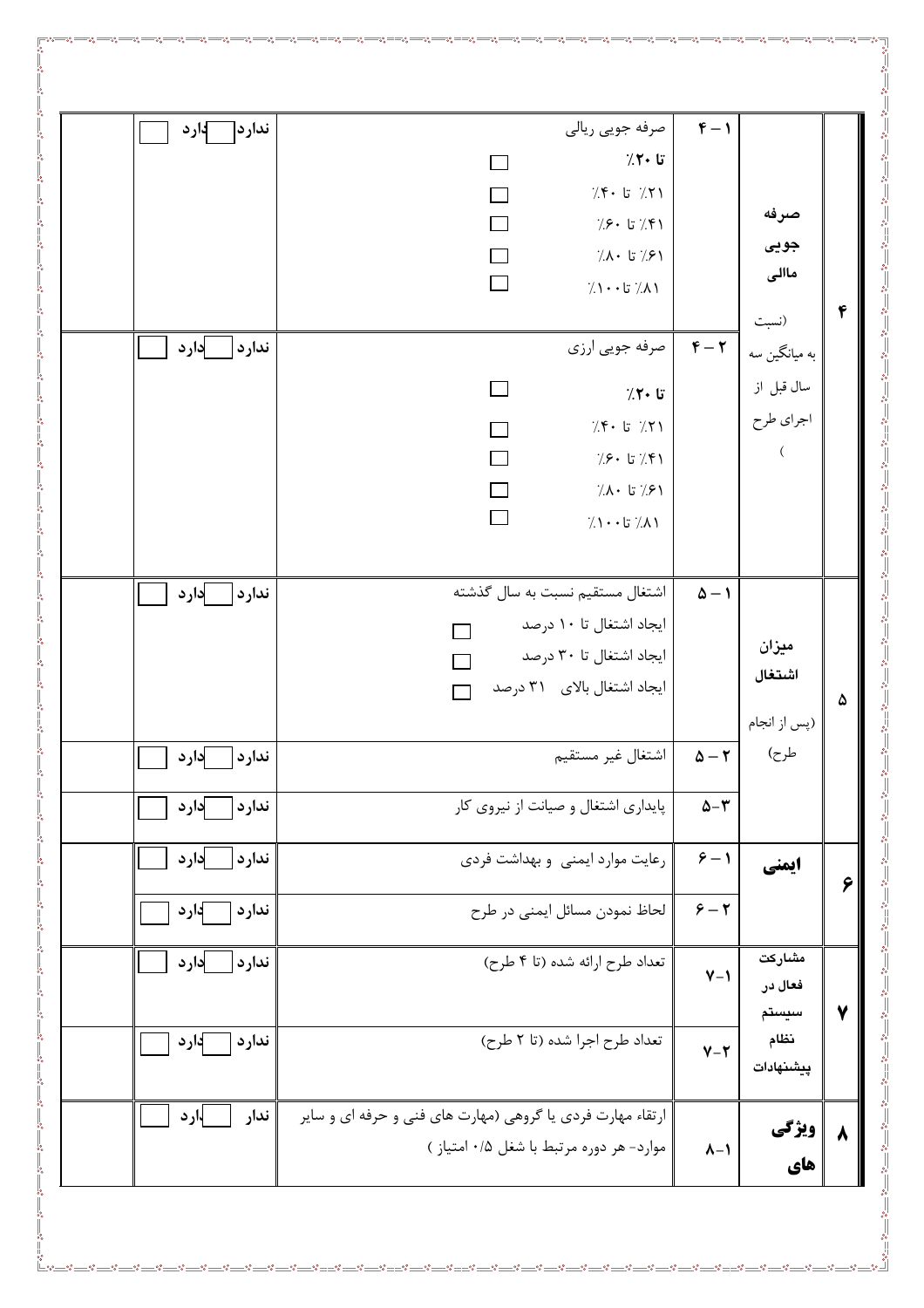|              | فردي و   | $\lambda-\Upsilon$     | انتقال مهارت دانش و تجربیات خود به همکاران              | ندارد<br>ارد - |  |
|--------------|----------|------------------------|---------------------------------------------------------|----------------|--|
|              | مهارتي   | $\lambda-\tau$         | وجدان و انضباط كاري (رعايت آئين نامه هاي داخلي كارگاه)  | ندارد<br>ارد   |  |
|              |          | $\lambda-\mathfrak{F}$ | نحوه ارتباط با همکاران ومشارکت در تشکل های گروهی کارگاه | ندارد<br>اارد  |  |
|              |          |                        | رعايت شئونات اسلامي و اصول اخلاقي                       | دارد<br>ندارد  |  |
|              |          | $\lambda-\Delta$       |                                                         |                |  |
|              | منطقه    |                        | مركزاستان                                               |                |  |
| $\mathbf{R}$ | جغرافياي | $-9-1$                 | شهرستان های تابعه                                       |                |  |
|              | ی        |                        | روستا                                                   |                |  |
|              |          |                        |                                                         |                |  |

|<br>| \*قابل ذکر است شاخص های در نظر گرفته شده ذیل ستاره دار بوده و به دارنده آن امتیازی مضاعف تعلق می گیرد.

| دارد<br>١-١- مقاله بين المللي (ISI ) مرتبط<br>ندارد<br>دار د<br>ندارد<br>مقاله علمی پژوهشی (isc و داخلبی و خارجی )مرتبط<br>مقاله بين المللي(ISI-ISC)،علمي پژوهشي(داخلي<br>ندارد <br>  دارد<br>ياخارجي)غيرمرتبط<br>  دارد<br>۴–۱–مقاله کنفرانسی (داخلبی یا خارجی) مرتبط<br>ندارد <br>تحقيق و |  |  |  |
|---------------------------------------------------------------------------------------------------------------------------------------------------------------------------------------------------------------------------------------------------------------------------------------------|--|--|--|
|                                                                                                                                                                                                                                                                                             |  |  |  |
|                                                                                                                                                                                                                                                                                             |  |  |  |
|                                                                                                                                                                                                                                                                                             |  |  |  |
|                                                                                                                                                                                                                                                                                             |  |  |  |
|                                                                                                                                                                                                                                                                                             |  |  |  |
| پژوهش<br>۵–۱–مقاله کنفرانسی (داخلبی یا خارجی) غیر مرتبط<br>  دارد<br>ندارد                                                                                                                                                                                                                  |  |  |  |
| ۰–۱– تالیف کتاب<br>دار د<br>ندارد                                                                                                                                                                                                                                                           |  |  |  |
| ۰۱–۲ ترجمه کتاب<br>ندارد<br>دار د                                                                                                                                                                                                                                                           |  |  |  |
| ندارد<br>۸–ا–جرای سخنرانی علمی یا حرفه ای مرتبط با حوزه کاری<br>  دار د                                                                                                                                                                                                                     |  |  |  |
| جرای کارگاه آموزشی و عضویت در کمیته های تخصصی                                                                                                                                                                                                                                               |  |  |  |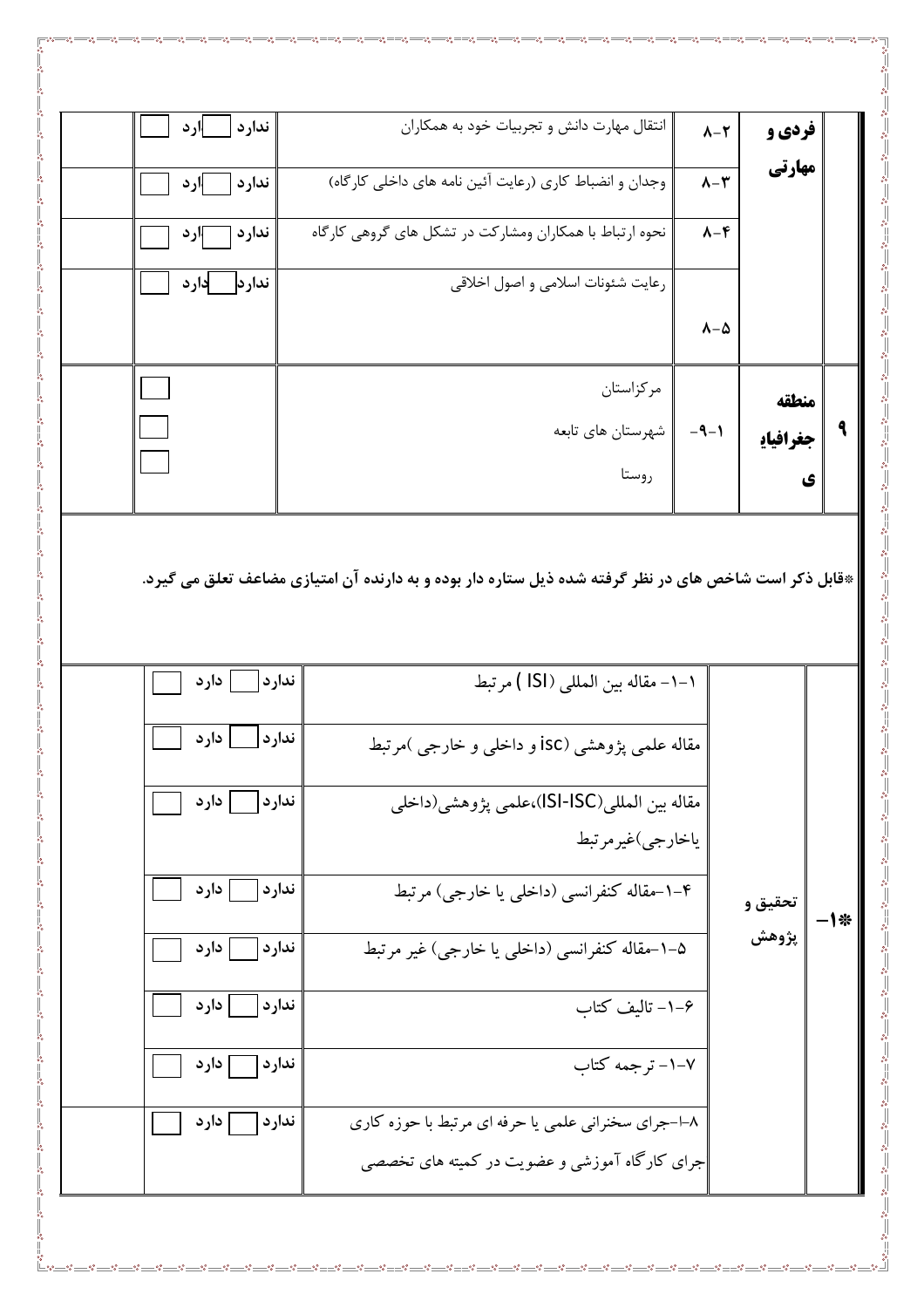|                                                                                  | خير<br> بله        | جانباز — آزاده —رزمنده                           |                          |                 |
|----------------------------------------------------------------------------------|--------------------|--------------------------------------------------|--------------------------|-----------------|
|                                                                                  | خير<br> بله        | خانواده شهيد                                     | وضعیت<br> <br>  ایثارگری | $-1$ *          |
|                                                                                  | خير<br>  بله       | بسيجي فعال                                       |                          |                 |
| ್ನಿ<br>ஃ                                                                         | ندار د <br>آدار د  | یک قطعه عکس (۴*۴) -تصویر شناسنامه کارت ملی –     | مدارک و                  |                 |
| ஃ<br>್ನಿ                                                                         |                    | مدرک تحصیلی-دفترچه بیمه و                        | مستندات<br>لازم          |                 |
| နိ                                                                               | ندار د [<br>آدار د | پیوست نمودن مدارک و مستندات لازم در خصوص اظهارات |                          | $-\mathbf{r}$ * |
|                                                                                  |                    | (پاسخ های مندرج در پرسشنامه بر اساس چک لیست )    |                          |                 |
|                                                                                  |                    |                                                  |                          |                 |
|                                                                                  |                    |                                                  |                          |                 |
|                                                                                  |                    |                                                  |                          |                 |
|                                                                                  |                    |                                                  |                          |                 |
| $^{\circ}$                                                                       |                    |                                                  |                          |                 |
| ပိုင<br>$o^0_0$<br>$\mathfrak{o}^0_{\mathfrak{0}}$                               |                    |                                                  |                          |                 |
| $^{\circ}_{\circ}$<br>$^{\circ}$                                                 |                    |                                                  |                          |                 |
| ೲ<br>$^{\circ}$<br>$\mathbf{e_{0}^{0}}$                                          |                    |                                                  |                          |                 |
| ೲ<br>$\mathfrak{o}^0_{\mathfrak{o}}$<br>Ш                                        |                    |                                                  |                          |                 |
| $^{\circ}_{\circ}$<br>್ಠೆ<br>$\mathbf{e}_{\mathbf{e}}^{\mathbf{e}}$              |                    |                                                  |                          |                 |
| $\mathbf{o}^{\mathbf{0}}_{\mathbf{o}}$<br>$\mathbf{e}_{\mathbf{e}}^{\mathbf{e}}$ |                    |                                                  |                          |                 |
| $^{\circ}_{\circ}$<br>ೲ<br>$\mathfrak{o}^0_{\mathfrak{S}}$                       |                    |                                                  |                          |                 |
| oo<br>oo                                                                         |                    |                                                  |                          |                 |
| $o^0_0$<br>$^{\circ}_{\circ}$                                                    |                    |                                                  |                          |                 |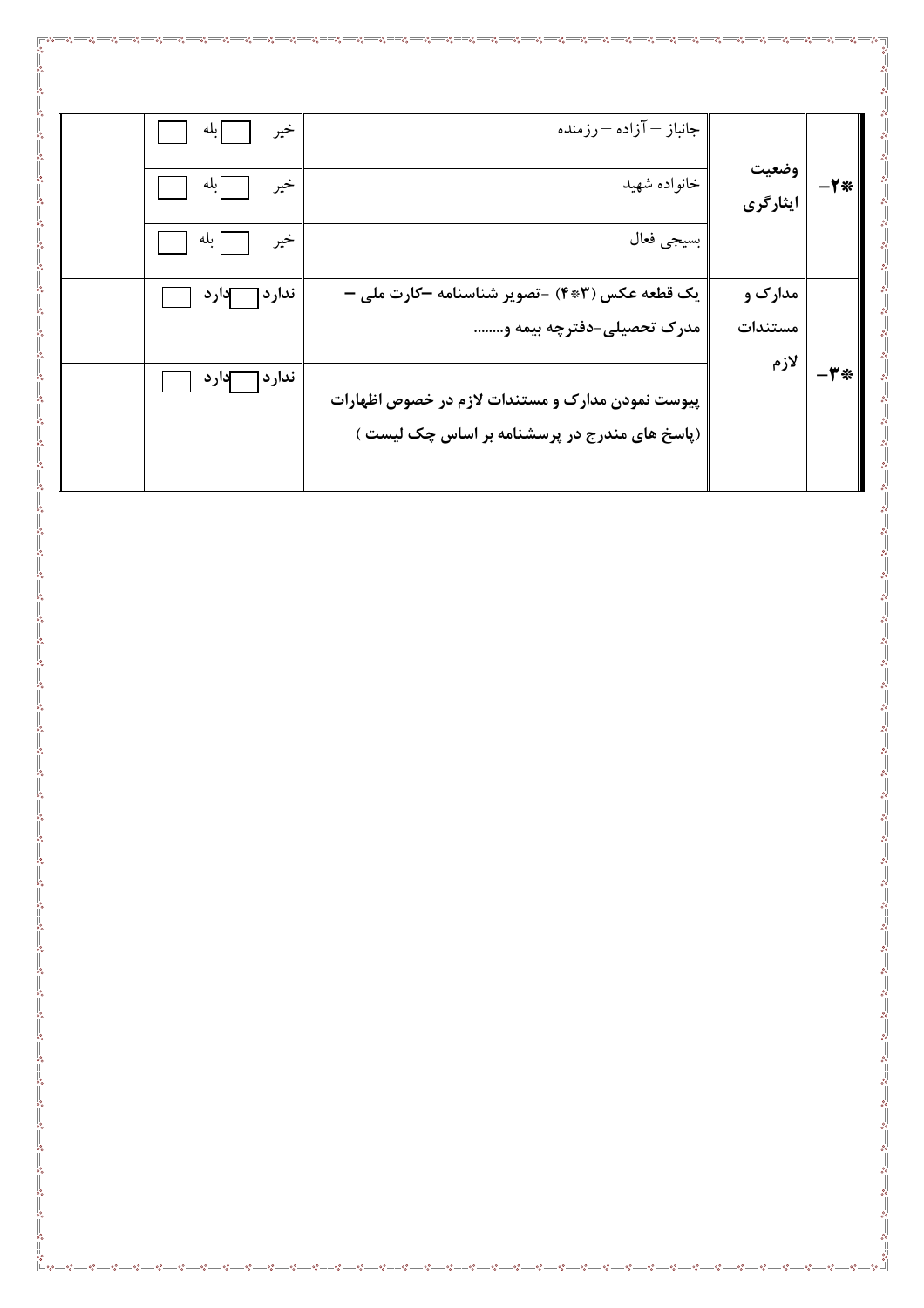**چک لیست مدارکی که باید پیوست شود** ردیف | نوع مدارک شرح آن ثبت ملی □ مستندات خلاقيت و تأ ییدیه همراه با عنوان ،شرح قبل و بعد، کاربرد، مزایا و اثرات آن، عکس و فیلم (خلق ایده) نوآوري عنوان، شرح قبل و بعد، کاربرد، مزایا و اثرات آن، عکس و فیلم( نوآوری در ارائه خدمات) $\Box$ پيوست عنوان، شرح قبل و بعد، کاربرد، مزایا و اثرات آن، عکس و فیلم( نوآوری در اصلاح و تکمیل ) $\Box$ شده  $\Box$ تأسدیه ارتقاء کیفیت خدمات مستندات تأییدیه افزایش میزان خدمات در زمان مشخص (مقایسه میانگین ۳ سال گذشته با پس از انجام طرح) $\Box$ بهره وري تأييديه كاهش مصرف انرژى در زمان مشخص (مقايسه قبل و بعد از انجام طرح) $\Box$ پيوست تأييديه كاهش ضايعات در زمان مشخص (مقايسه قبل و بعد از انجام طرح) $\Box$ شده تأييديه كاهش هزينه ارئه خدمات در زمان مشخص (مقايسه قبل و بعد از انجام طرح) $\Box$ توضیح نوع دانش و فن آوری، شیوه بومی سازی و روش انتقال آن $\Box$ بومی سازی<br>دانش و خدمات<br>پیوست شده توضیح تغییرات انجام شده در بخش افزایش کیفیت خدمات نسبت به نمونه خارجی چگونگی صادرات تکنولوژی و نام کشورهای مقصد با تاییدیه واحد مربوطه  $\Box$ شرح و میزان صرفه جوئی ریالی با تأیید واحد مربوطه□ صرفه جويى شرح و میزان صرفه جوئی ارزی با تأیید واحد مربوطه $\Box$ مالي لیست بیمه یا شاغلین (قبل و بعد از انجام طرح) با تأبید امور اداری □ میزان اشتغال توضیح وشرح چگونگی افزایش اشتغال غیر مستقیم (محاسبات مربوطه) با تایید واحد ذیربط  $\Box$ تأییدیه رعایت ایمنی فردی و توضیح وشرح چگونگی عملکرد در حیطه رعایت ایمنی در طرح □ ايمنى توضیح وشرح چگونگی ایمنی لحاظ شده در طرح با تأیید واحد مربوطه □ مدارک و مستندات طرح های ارائه شده و اجرایی شده که کارگر مطرح نموده □ نظام ييشنهادات ارتقاء مهارت فردی یا گروهی: انتقال مهارت دانش و تجربیات خود به همکاران –وجدان و انضباط کاری و ۹ و ويژگيها و نحوه ارتباط با همکاران ومشارکت در تشکل های گروهی کارگاه –رعایت شئونات اسلامی واصول اخلاقی شاخصهاى فردى وضعیت ایثارگری با تأییدیه مدیر ذیربط∏